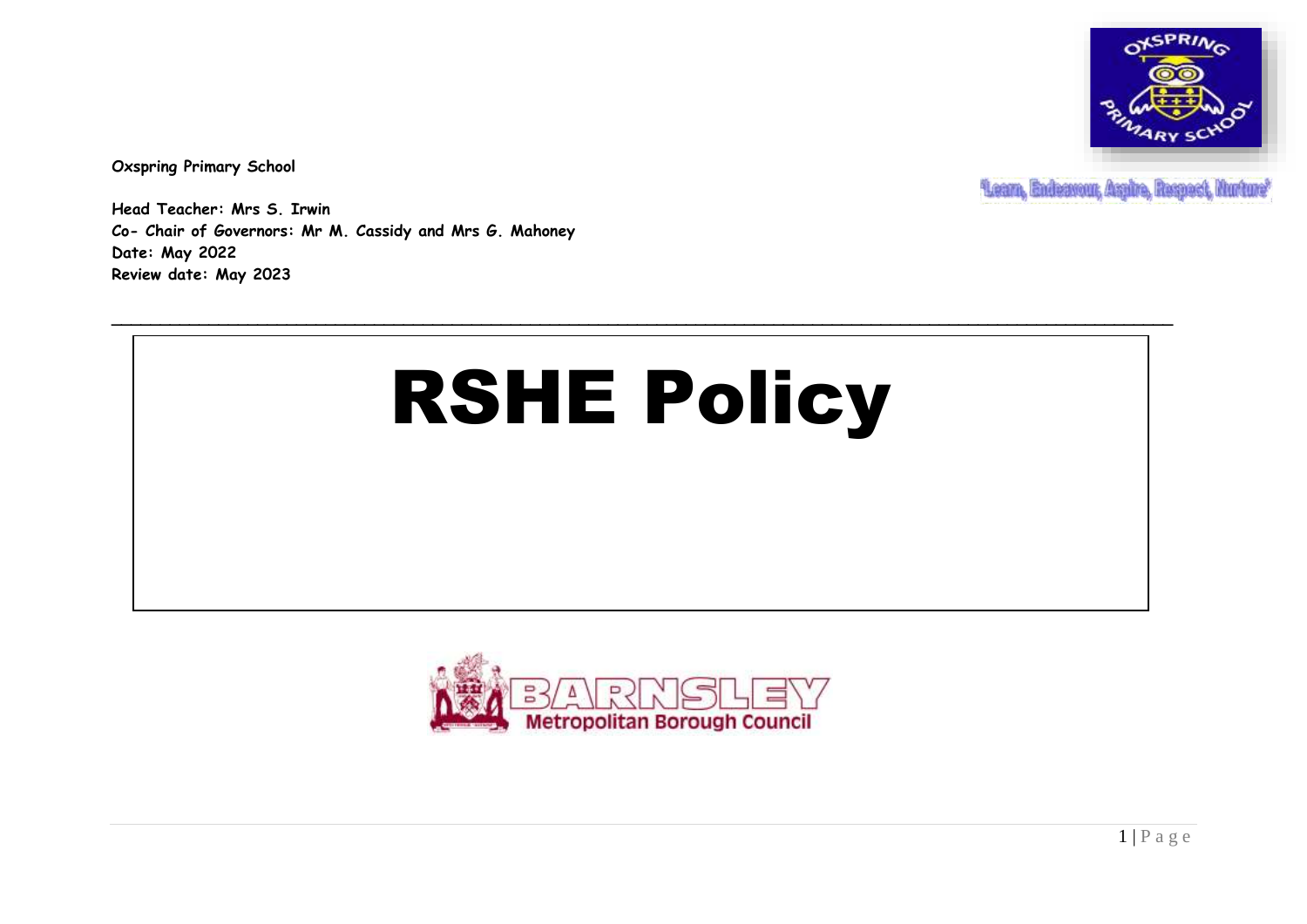### **Oxspring Primary School**

## **RSHE Policy**

**Our School's Mission: 'To be a learning community with a culture of ambition and achievement'**

**Our Vision: 'Embracing Learning – a school for all'**

**Our motto: 'Learn, Endeavour, Aspire, Respect, Nurture'**

**Our Values:**

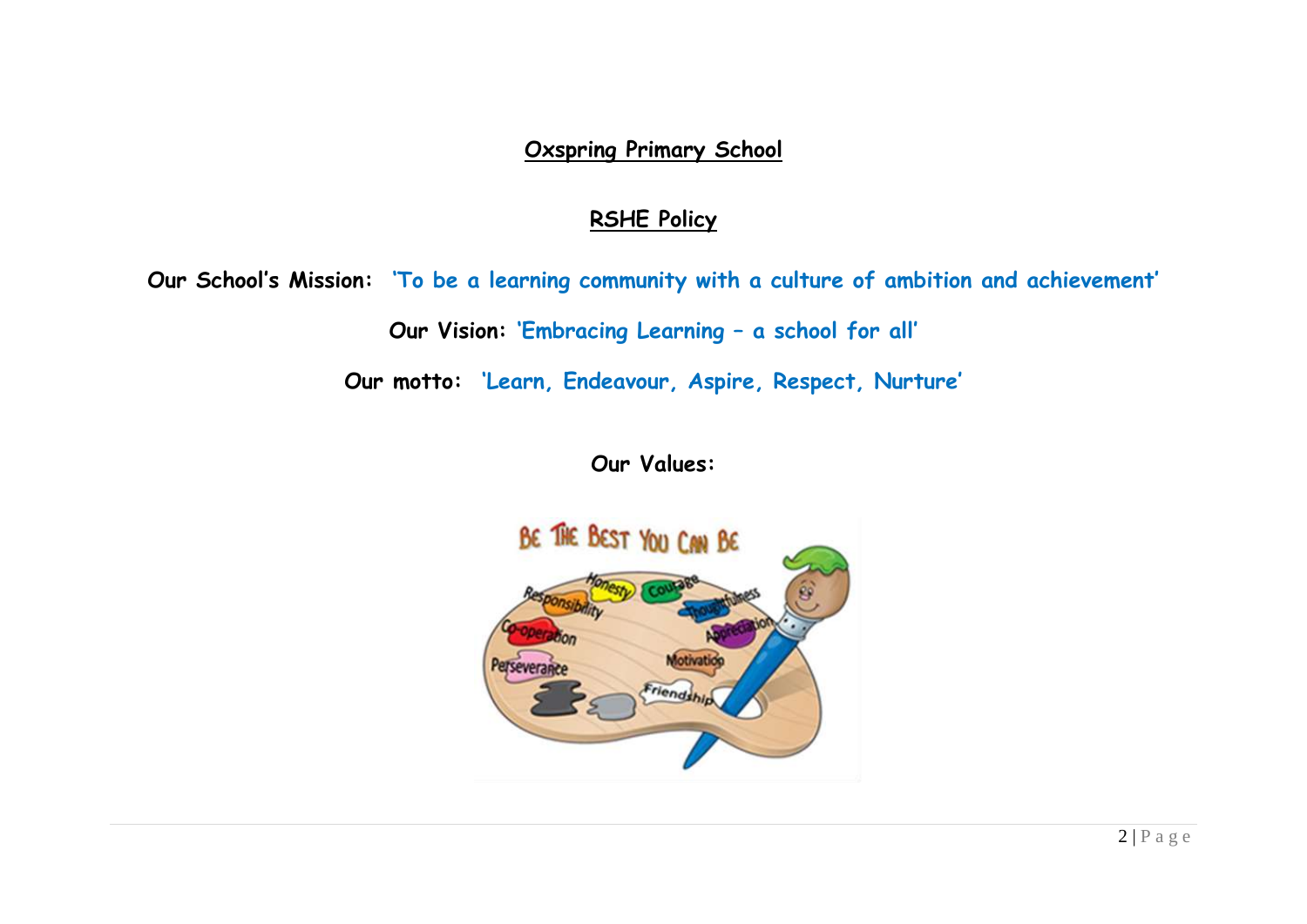#### **RSHE policy**

At Oxspring, RSHE encompasses safe guarding, health and wellbeing, preparation to adulthood, positive relationships and responsibility. The opening paragraph of the Department for Education guidance states: "Today's children and young people are growing up in an increasingly complex world and living their lives seamlessly on and offline. This presents many positive and exciting opportunities, but also challenges and risks. In this environment, children and young people need to know how to be safe and healthy, and how to manage their academic, personal and social lives in a positive way." (DfE, 2019, Relationships Education, Relationships and Sex Education and Health Education)

[https://assets.publishing.service.gov.uk/government/uploads/system/uploads/attachment\\_data/file/908013/Relationships\\_Education\\_\\_Relationshi](https://assets.publishing.service.gov.uk/government/uploads/system/uploads/attachment_data/file/908013/Relationships_Education__Relationships_and_Sex_Education__RSE__and_Health_Education.pdf) [ps\\_and\\_Sex\\_Education\\_\\_RSE\\_\\_and\\_Health\\_Education.pdf](https://assets.publishing.service.gov.uk/government/uploads/system/uploads/attachment_data/file/908013/Relationships_Education__Relationships_and_Sex_Education__RSE__and_Health_Education.pdf)

#### **Jigsaw scheme of learning**

Jigsaw, the mindful approach to PSHE (Personal, Social, Health Education) is a teaching and learning programme which includes the statutory RSHE (Relationships Education, Sex Education and Health Education) and has a strong focus on emotional and mental health and wellbeing. At Oxspring we are confident that the Jigsaw Programme covers all aspects of Relationships, Sex and Health Education (RSHE) within the context of a full PSHE programme in an age-appropriate way. Should changes to these curriculum areas occur in the future, Jigsaw will provide its schools with materials to ensure all statutory duties are fulfilled. The Jigsaw PSHE Programme includes lessons on ALL aspects of compulsory Relationships and Health Education, designed in a sensitive, spiral, age-appropriate curriculum. It also has a few lessons on human reproduction in Key Stage 2 to ensure children know the accurate facts concerning this before going to secondary school, and to ensure children understand why the body changes in adolescence.

The expectations of the DfE Relationships and Health Education guidance are woven throughout Jigsaw but specifically covered in the Relationships and Healthy Me Puzzles (units), with puberty and human reproduction being taught in the Changing Me Puzzle.

The Jigsaw PSHE lessons aim to give children their entitlement to information about relationships, puberty and human reproduction, appropriate to their ages and stages of development. This work is treated in a matter-of-fact and sensitive manner and helps children to cope with change, including puberty, and to learn about healthy relationships.

From September 2020, Relationships, Sex and Health Education became compulsory in all primary schools in England. For primary aged children this includes curriculum content under two headings (DfE 2019): Relationships Education (Families and people who care for me, Mental wellbeing, Caring, Friendships, Internet safety and harms and Respectful Relationships) and Health Education (Physical health and fitness, Online Relationships, Healthy Eating, Being safe Drugs, alcohol and tobacco, Health and prevention, Basic first aid and Changing adolescent body)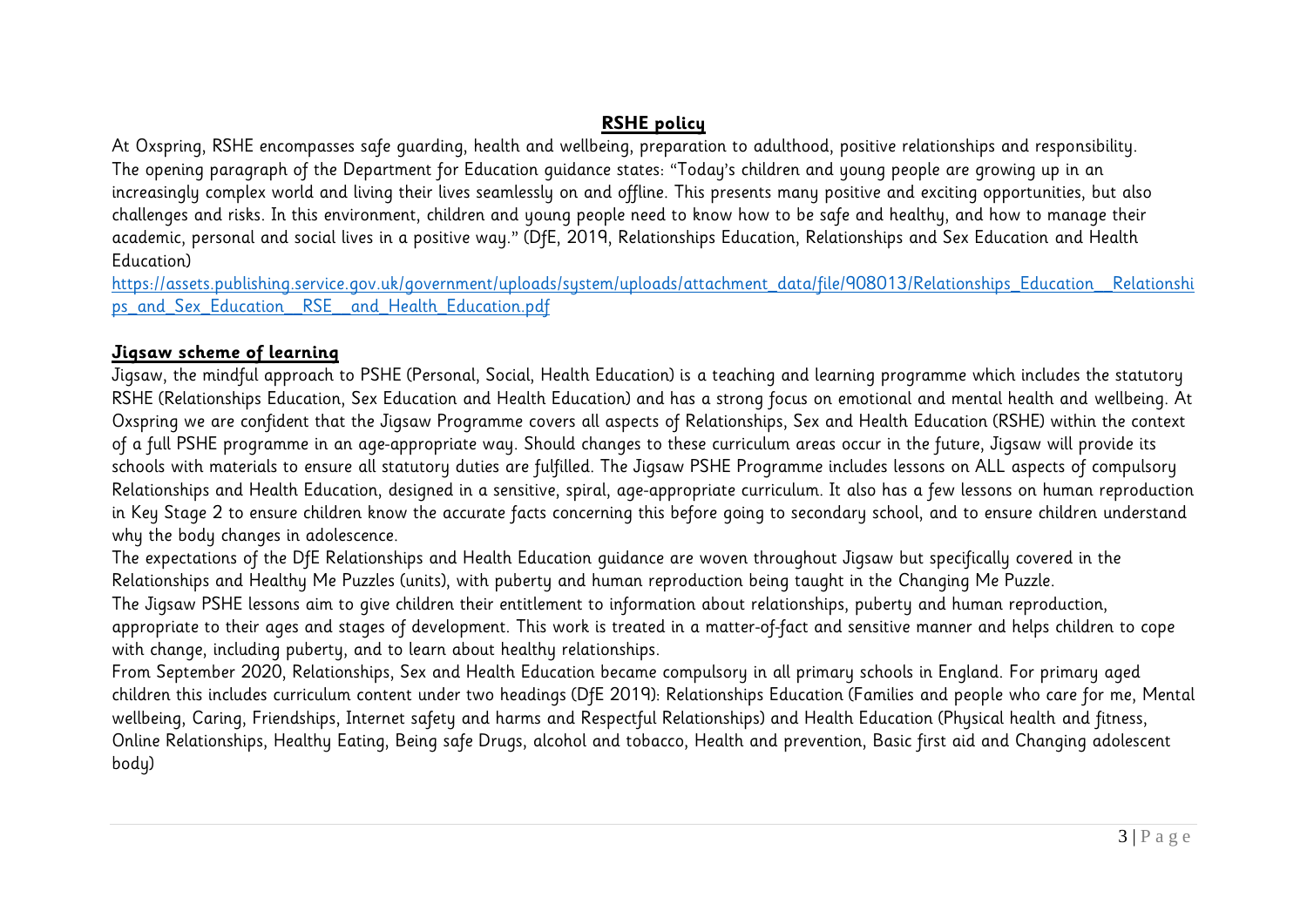The National Curriculum for Science (also a compulsory subject), includes learning the correct names for the main external body parts, learning about the human body as it grows from birth to old age and reproduction in some plants and animals (which could include human beings). This is covered in Year 5 Science – Living things where pupils should find out about the different types of reproduction including sexual and asexual reproduction in plants and sexual reproduction in animals. So, Relationships Education, Health Education and Science are compulsory subjects and parents/carers do not have the right to withdraw their children from these subjects.

#### **Parents' right to withdraw from Sex Education lessons**

Parents do have the right to withdraw their child from Sex Education taught through RSHE. The term Sex Education at Primary school level means human reproduction. This will be taught through the Science curriculum but if it is taught within PSHE/RSHE parents have the right to request their child is withdrawn from these specific lessons. The DfE recommends, 'that all primary schools should have a Sex Education programme tailored to the age and the physical and emotional maturity of the pupils.'

The DFE go on to state that before granting any such request it would be good practice for the Headteacher to discuss the request with parents and, as appropriate, with the child to ensure that their wishes are understood and to clarify the nature and purpose of the curriculum. As a school, we will document this process to ensure a record is kept - this will be done via CPOMs. The DFE suggests that good practice is also likely to include the Headteacher discussing with parents the benefits of receiving this important education and any detrimental effects that withdrawal might have on the child. This could include any social and emotional effects of being excluded, as well as the likelihood of the child hearing their peers' version of what was said in the classes, rather than what was directly said by the teacher.

#### **Units of learning included in RSHE and the progression**

Below are the units from the Jigsaw scheme that include RSHE. These are Healthy Me, Relationships and Changing Me. Both of these units will typically be taught in the Summer Term however, should the teacher feel that certain issues need to taught or delivered sooner than this may be taught sooner and tailored to the needs of the pupils. As a school we have consulted with parents, with regards to the content to be taught in the Changing Me units and have adapted the learning to suit the children at our school.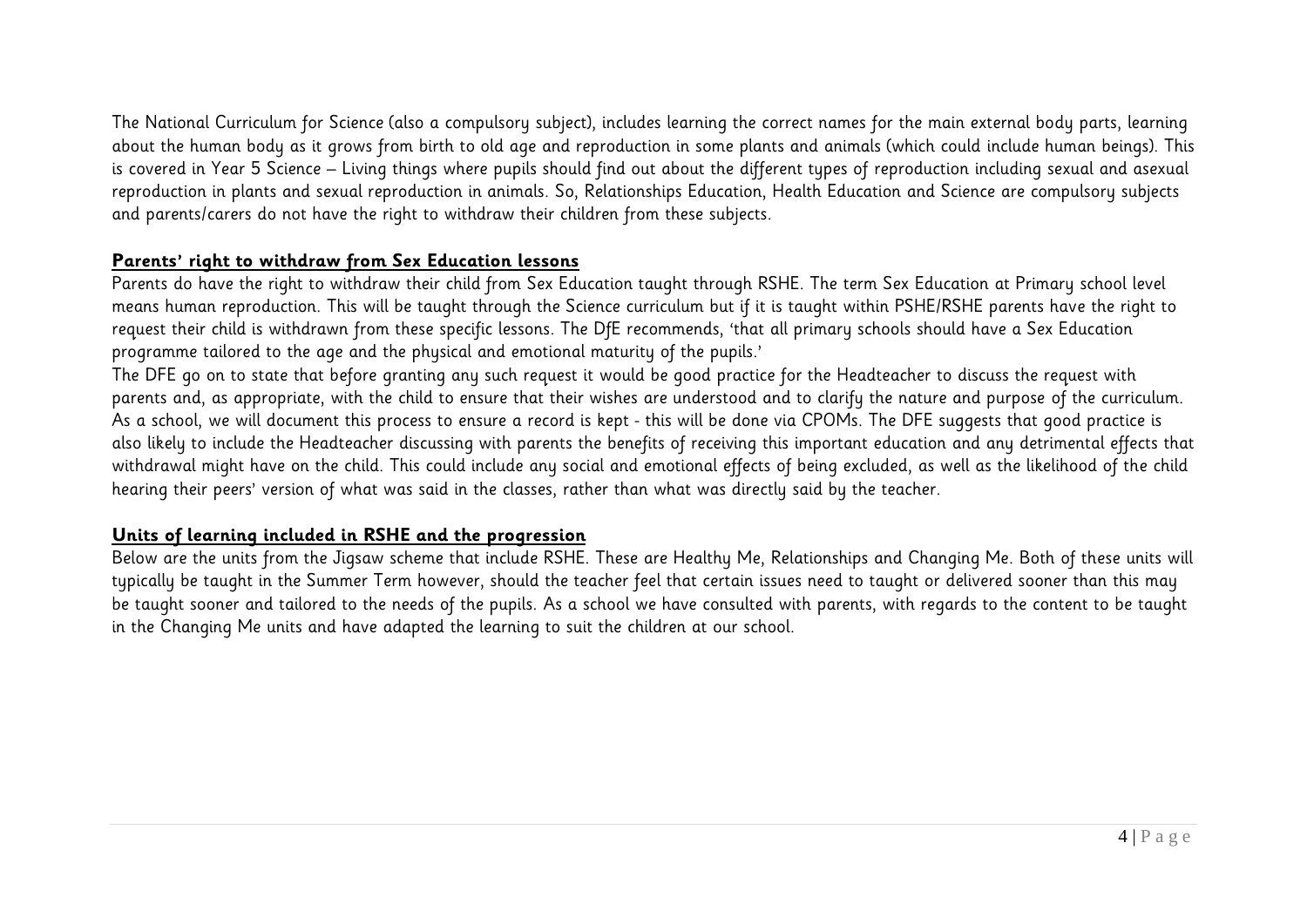| <b>SPRING 2 - Healthy Me</b>                    |                                                       |                                                    |                                                                     |                                                   |                               |                                                                  |  |  |
|-------------------------------------------------|-------------------------------------------------------|----------------------------------------------------|---------------------------------------------------------------------|---------------------------------------------------|-------------------------------|------------------------------------------------------------------|--|--|
| FS <sub>2</sub>                                 | Year 1                                                | Year 2                                             | Year 3                                                              | Year 4                                            | Year 5                        | Year 6                                                           |  |  |
| To understand                                   | To understand the difference Know what they need to   |                                                    | To understand how exercise                                          | To recognise how different                        | To know the health risks of   | To take responsibility                                           |  |  |
|                                                 | that they need to exercise between being healthy and  | keep their body healthy                            | affects their body and know                                         | friendship groups are                             | smoking and can tell          | for their health and make choices                                |  |  |
| to keep my body healthy.                        | unhealthy, and know some                              |                                                    | why their heart and lungs are                                       | formed, how they fit into                         | you how tobacco affects the   | that benefit their health and well-                              |  |  |
|                                                 | ways to                                               | To show or tell you what                           | such                                                                | them and the                                      | lungs, liver and heart        | being                                                            |  |  |
| To know which foods are keep themselves healthy |                                                       | relaxed means and to know                          | important organs                                                    | friends they value the                            |                               |                                                                  |  |  |
| healthy and not so                              |                                                       | some things that                                   |                                                                     | most                                              | To know some of the risks     | To know about different types of                                 |  |  |
| healthy and can make                            | Know how to make healthy                              | make them feel relaxed and Know that the amount of |                                                                     |                                                   | with misusing alcohol,        | drugs and their uses and their                                   |  |  |
| healthy eating choices.                         | lifestyle choices                                     | some that make them feel                           | calories, fat and sugar they put                                    | To understand there are                           | including anti-social         | effects on the body particularly the                             |  |  |
|                                                 |                                                       | stressed                                           | into my body will                                                   | people who take on the                            | behaviour, and how it affects | liver and heart                                                  |  |  |
| To know what the word                           | Know how to                                           |                                                    | affect their health                                                 | roles of leaders or followers the liver and heart |                               |                                                                  |  |  |
| 'healthy' means and that                        | keep themselves clean and                             | To understand                                      |                                                                     | in a group, and to know                           |                               | To understand that some people can                               |  |  |
| some foods are healthier                        | healthy, and understand                               | how medicines work                                 | To tell you their knowledge                                         | the role they take on in                          |                               | To know and put into practice be exploited and made to do things |  |  |
| than others.                                    | how germs cause disease/                              | in their body and how                              | and attitude towards drugs                                          | different situations                              | basic emergency               | that are against the law                                         |  |  |
|                                                 | illness                                               | important it is to use them                        | To identify things, people and                                      |                                                   | aid procedures (including     |                                                                  |  |  |
| To know how to help                             |                                                       | safely                                             | places that they need                                               | To understand the facts                           | recovery position) and to     | To know why some people join                                     |  |  |
| myself go to sleep and                          | Know that all household                               |                                                    | to keep safe                                                        | about smoking and                                 | know how to get help in       | gangs and the risks this involves                                |  |  |
| understand why sleep is                         | products including medicines To sort foods into the   |                                                    |                                                                     | its effects on health, and                        | emergency situations          |                                                                  |  |  |
| good for themselves.                            | can be harmful if not used                            | correct food groups and                            | To know some strategies for                                         | also some of the                                  |                               | To understand what it means to be                                |  |  |
|                                                 | properly                                              | know which foods my body                           | keeping themselves                                                  | reasons some people start                         |                               | emotionally well and explore                                     |  |  |
| To can wash their hands                         |                                                       | needs every day                                    | safe, who to go to for help and                                     | to smoke                                          |                               | people's attitudes towards                                       |  |  |
| thoroughly and                                  | To understand that                                    | to keep themselves healthy                         | how to call                                                         |                                                   |                               | mental health/illness                                            |  |  |
| understand why this is                          | medicines can                                         |                                                    | emergency services                                                  | To understand the facts                           |                               |                                                                  |  |  |
| important especially                            | help them if they feel poorly To make some healthy    |                                                    |                                                                     | about alcohol and its                             |                               | To recognise stress and the triggers                             |  |  |
| before they eat and                             | and to know how to use                                |                                                    | snacks and explain why they $\sf T$ o identify when something feels | effects on health,                                |                               | that cause this and understand how                               |  |  |
| after they go to the                            | them safely                                           | are good for their body                            | safe or unsafe                                                      | particularly the liver,                           |                               | stress can cause drug and alcohol                                |  |  |
| toilet.                                         |                                                       |                                                    |                                                                     | and also some of the                              |                               | misuse                                                           |  |  |
|                                                 | Know how to keep safe                                 | to decide which foods to eat To understand how     |                                                                     | reasons some people                               |                               |                                                                  |  |  |
| To know what a stranger                         | when crossing the road, and to give their body energy |                                                    | complex their body is and how                                       | drink alcohol                                     |                               |                                                                  |  |  |
| is and how to stay safe if                      | about people who can                                  |                                                    | important it is to take care of it                                  |                                                   |                               |                                                                  |  |  |
| a stranger                                      | help them to stay safe                                |                                                    |                                                                     | To recognise when people                          |                               |                                                                  |  |  |
| approaches them.                                |                                                       |                                                    |                                                                     | are putting them under                            |                               |                                                                  |  |  |
|                                                 | To tell you                                           |                                                    |                                                                     | pressure and to explain                           |                               |                                                                  |  |  |
|                                                 | why they think their body is                          |                                                    |                                                                     | ways to                                           |                               |                                                                  |  |  |
|                                                 | amazing and to identify                               |                                                    |                                                                     | resist this when they want                        |                               |                                                                  |  |  |
|                                                 | some ways to keep it safe                             |                                                    |                                                                     |                                                   |                               |                                                                  |  |  |
|                                                 | and healthy                                           |                                                    |                                                                     | To know themselves well                           |                               |                                                                  |  |  |
|                                                 |                                                       |                                                    |                                                                     | enough to have a                                  |                               |                                                                  |  |  |
|                                                 |                                                       |                                                    |                                                                     | clear picture of                                  |                               |                                                                  |  |  |
|                                                 |                                                       |                                                    |                                                                     | what they believe is right                        |                               |                                                                  |  |  |
|                                                 |                                                       |                                                    |                                                                     | and wrong                                         |                               |                                                                  |  |  |
|                                                 |                                                       |                                                    |                                                                     |                                                   |                               |                                                                  |  |  |
|                                                 |                                                       |                                                    |                                                                     |                                                   |                               |                                                                  |  |  |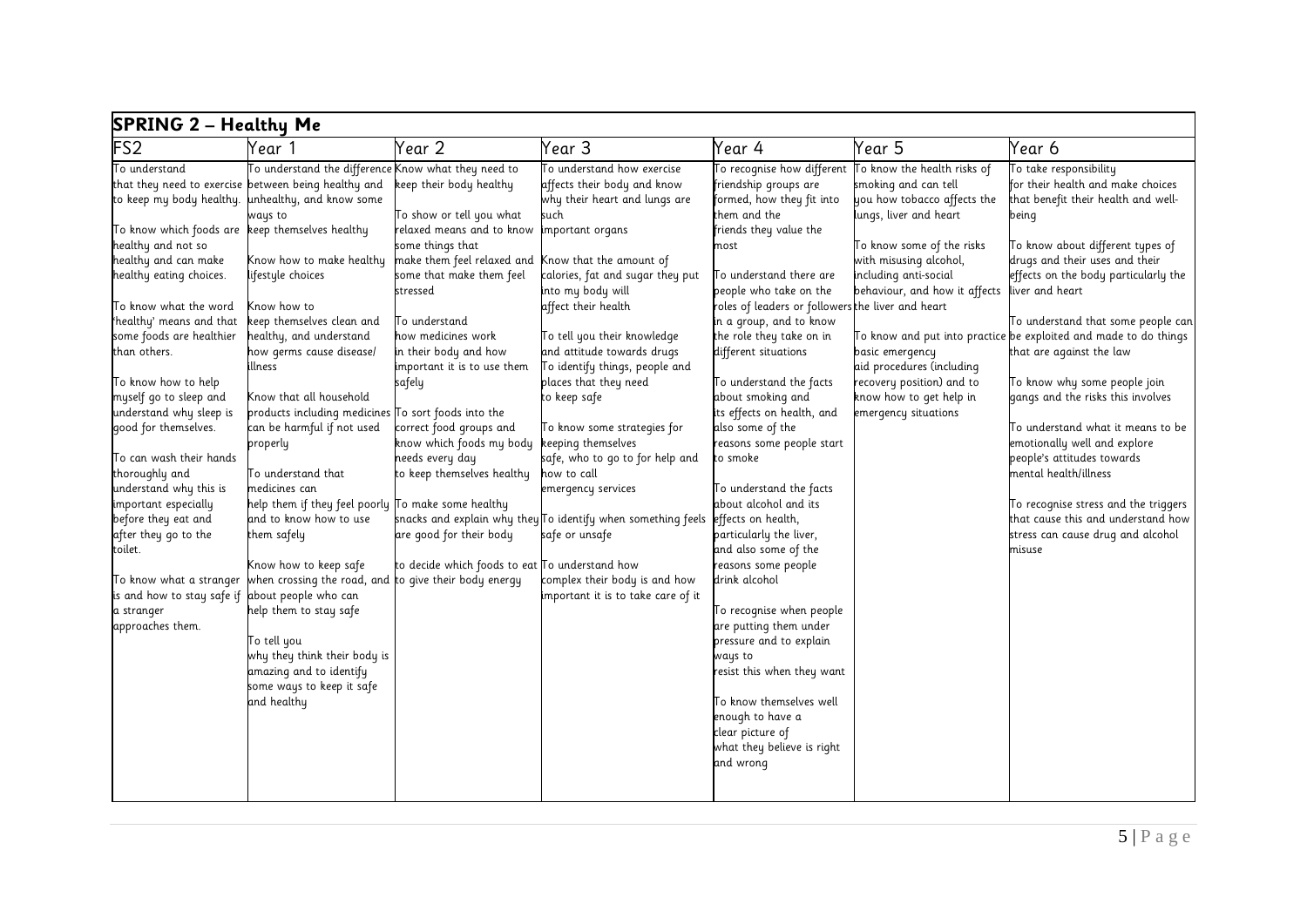| <b>SUMMER 1 - Relationships</b>                                                    |                                                                                                                                          |                                                                                                    |                                                                                                                                                                |                                                                                                                        |                                                                                           |                                                                                                                                                                                       |  |  |
|------------------------------------------------------------------------------------|------------------------------------------------------------------------------------------------------------------------------------------|----------------------------------------------------------------------------------------------------|----------------------------------------------------------------------------------------------------------------------------------------------------------------|------------------------------------------------------------------------------------------------------------------------|-------------------------------------------------------------------------------------------|---------------------------------------------------------------------------------------------------------------------------------------------------------------------------------------|--|--|
| FS <sub>2</sub>                                                                    | Year 1                                                                                                                                   | Year 2                                                                                             | Year 3                                                                                                                                                         | Year 4                                                                                                                 | Year 5                                                                                    | Year 6                                                                                                                                                                                |  |  |
| To identify some of the<br>jobs they do<br>in their family.<br>To know how to make | To identify the members<br>of their family and understand that members of my family,<br>there are lots of different types of<br>families | To identify the different<br>understand my<br>relationship with each of<br>them and know why it is | To identify the roles and<br>responsibilities of each<br>member of my family and can jealousy in relationships<br>reflect on the<br>expectations for males and | can cause<br>To identify someone I love                                                                                | of who I am as a<br>person in terms of my<br>characteristics and<br>personal qualities    | To recognise situations which $\mathsf T$ o have an accurate picture $\mathsf T$ o know that it is important to<br>take care of my<br>mental health<br>To know how to take care of my |  |  |
| friends to<br>stop themselves from<br>feeling lonely.                              | To identify what being a good<br>friend means to<br>them                                                                                 | important to share<br>and cooperate                                                                | females<br>To identify and put into                                                                                                                            | and express why<br>they are special to me                                                                              | To understand that<br>belonging to an online                                              | mental health<br>To understand that there are                                                                                                                                         |  |  |
| To think of ways to solve<br>problems and stay friends.                            | Know appropriate ways of physical are lots of forms of<br>contact<br>to greet their friends and know                                     | To understand that there practice some of the<br>physical contact within a<br>family and that      | skills of friendship<br>Know and use some strategies                                                                                                           | To tell you about someone I<br>know that I no<br>longer see                                                            | community can have<br>positive and negative<br>Consequences                               | different stages of<br>grief and that there are different<br>types of loss<br>that cause people to grieve                                                                             |  |  |
| To start to understand the which ways they prefer<br>impact of unkind words.       | Know who can                                                                                                                             | some of this is acceptable for keeping<br>and some is not                                          | myself safe online                                                                                                                                             | To recognise how friendships $\overline{\mathrm{I}}$ o understand there are<br>change, know<br>how to make friends and | rights and<br>responsibilities in an online                                               | To recognise when people are<br>trying to gain                                                                                                                                        |  |  |
| To use Calm Me Time to<br>manage my feelings.                                      | help them in the school community To identify some of the<br>To recognise their qualities as a                                           | things that cause conflict<br>with my friends                                                      | To explain how some of the<br>actions and work of<br>people around the world help                                                                              | how to manage<br>when I fall out with my<br>friends                                                                    | community or<br>social network                                                            | power or control<br>To judge whether something online                                                                                                                                 |  |  |
| Know how to be a good<br>friend.                                                   | person and a friend<br>To tell you why they appreciate<br>someone who is special to them                                                 | To understand that<br>sometimes it is good to<br>keep<br>a secret and sometimes it                 | and influence<br>my life<br>To understand how my needs girlfriend might mean and<br>and rights are                                                             | To understand what having aresponsibilities<br>boufriend/<br>that it is a special                                      | Know there are rights and<br>when playing a game<br>online                                | is safe and<br>helpful for me<br>To use technology positively and<br>safely to                                                                                                        |  |  |
|                                                                                    |                                                                                                                                          | is not good to<br>keep a secret<br>To recognise and<br>appreciate people who                       | shared by children around the relationship for when I am<br>world and to<br>identify how our lives may be<br>different                                         | older<br>Know how to show love and<br>appreciation to                                                                  | To recognise when I am<br>spending too much<br>time using devices (screen<br>time)        | communicate with my friends and<br>family                                                                                                                                             |  |  |
|                                                                                    |                                                                                                                                          | help me in my family, my appreciation to my<br>school and my<br>Community                          | To know how to express my<br>friends and family                                                                                                                | the people and animals who<br>are special to<br>me                                                                     | To explain how to stay safe<br>when using<br>technology to communicate<br>with my friends |                                                                                                                                                                                       |  |  |
|                                                                                    |                                                                                                                                          | To express my<br>appreciation for the<br>people in my<br>special relationships                     |                                                                                                                                                                |                                                                                                                        |                                                                                           |                                                                                                                                                                                       |  |  |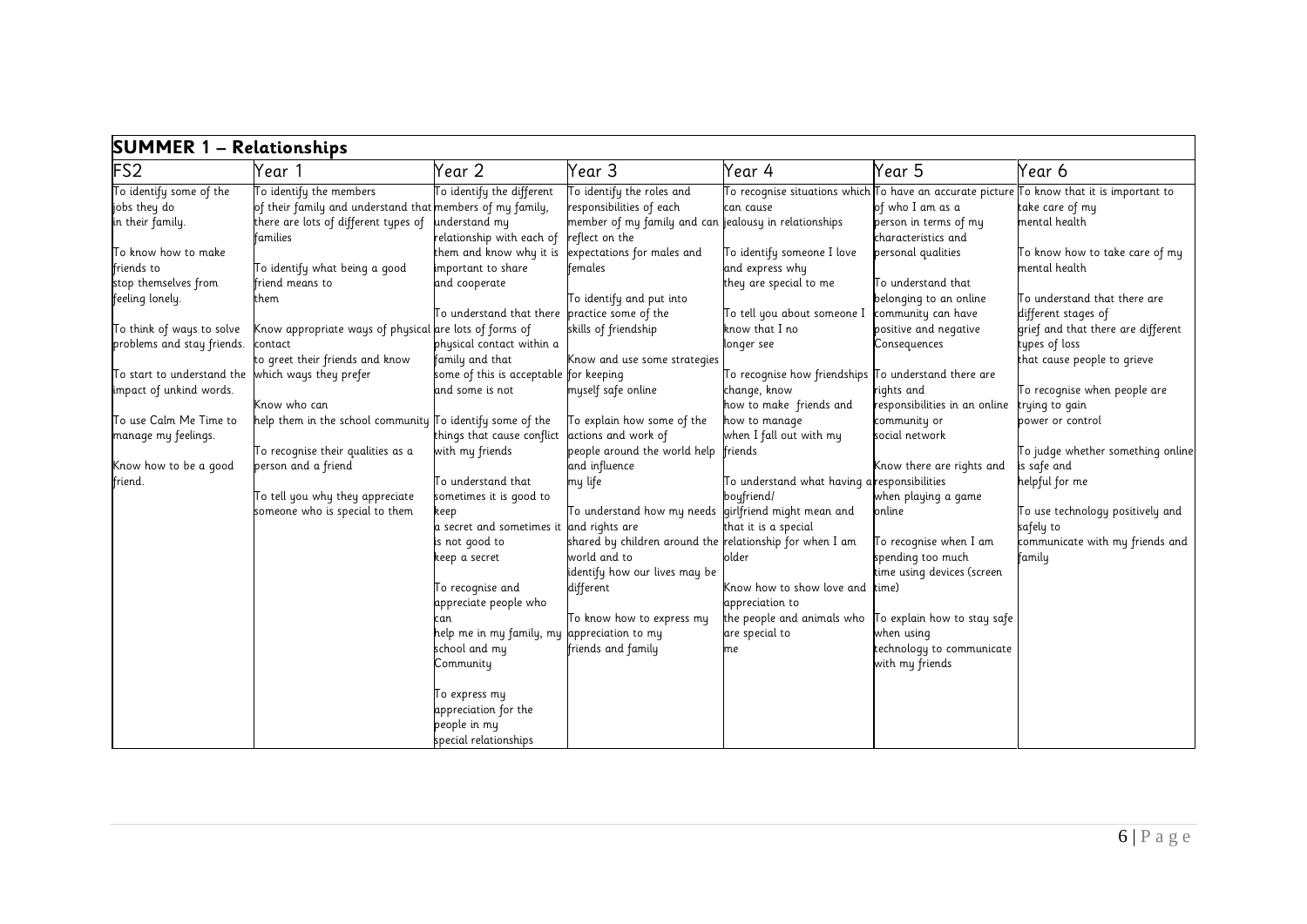| <b>SUMMER 2 – Changing Me</b>                                                                                                                                                                                                                                                                                                                                              |                                                                                                                                                                                                                                                             |                                                                                                                                                                                                                                                                                                                                                                                                                        |                                                                                                                                                                                                                                                                                                                                               |                                                                                                                                                                                                                                                                                                                                                                                                                                                                                                                  |                                                                                                                                                                                                                                                                                                                                                                                                               |                                                                                                                                                                                                                                                                                                                                                                                                                                                                        |  |  |
|----------------------------------------------------------------------------------------------------------------------------------------------------------------------------------------------------------------------------------------------------------------------------------------------------------------------------------------------------------------------------|-------------------------------------------------------------------------------------------------------------------------------------------------------------------------------------------------------------------------------------------------------------|------------------------------------------------------------------------------------------------------------------------------------------------------------------------------------------------------------------------------------------------------------------------------------------------------------------------------------------------------------------------------------------------------------------------|-----------------------------------------------------------------------------------------------------------------------------------------------------------------------------------------------------------------------------------------------------------------------------------------------------------------------------------------------|------------------------------------------------------------------------------------------------------------------------------------------------------------------------------------------------------------------------------------------------------------------------------------------------------------------------------------------------------------------------------------------------------------------------------------------------------------------------------------------------------------------|---------------------------------------------------------------------------------------------------------------------------------------------------------------------------------------------------------------------------------------------------------------------------------------------------------------------------------------------------------------------------------------------------------------|------------------------------------------------------------------------------------------------------------------------------------------------------------------------------------------------------------------------------------------------------------------------------------------------------------------------------------------------------------------------------------------------------------------------------------------------------------------------|--|--|
| FS <sub>2</sub>                                                                                                                                                                                                                                                                                                                                                            | Year 1                                                                                                                                                                                                                                                      | Year 2                                                                                                                                                                                                                                                                                                                                                                                                                 | Year 3                                                                                                                                                                                                                                                                                                                                        | Year 4                                                                                                                                                                                                                                                                                                                                                                                                                                                                                                           | Year 5                                                                                                                                                                                                                                                                                                                                                                                                        | Year 6                                                                                                                                                                                                                                                                                                                                                                                                                                                                 |  |  |
| can name parts of the<br>body.<br>can tell you some of the<br>things I can do and foods<br>I can eat to be healthy.<br>understand that we all<br>grow from babies to<br>adults.<br>can express how I feel<br>about moving to Year 1.<br>can talk about how I feel∏o respect my body and<br>about my worries and/or<br>the things I am looking<br>forward to about being in | life cycles of animals<br>and humans<br>To tell you some things<br>about me that have<br>changed and some things<br>about me that<br>have stayed the same<br>Know how my body has<br>changed since I was<br>a baby<br>understand which parts<br>are private | To start to understand the $\overline{\phantom{a}}$ To recognise cycles of life in<br>nature<br>To tell you about the natural birth and<br>process of growing<br>from young to old and<br>understand that this is<br>not in my control<br>To recognise how my body<br>has changed<br>since I was a baby and<br>where I am on the<br>continuum from young to<br>old<br>To recognise the physical<br>differences between | To understand that in animals<br>and humans lots<br>of changes happen between<br>growing up, and that usually it<br>is the female<br>who has the baby<br>To understand<br>what a<br>baby needs to live and grow<br>To recognise the physical<br>differences between<br>boys and girls<br>To start to recognise<br>stereotypical ideas I might | To understand that boys'<br>and girls' bodies need<br>to change so that when<br>they grow up their<br><mark>bodies can make babies</mark><br>identify how boys' and<br>girls' bodies change<br>on the outside<br>To understand that some physically and<br>of my personal<br>characteristics have come<br>from my birth<br>parents and that this<br>happens because I am<br>made from the joining of<br>their egg and sperm                                                                                      | To be aware of my own self-<br>image and how my<br>body image fits into that<br>To explain how a girl's body<br><mark>changes during</mark><br><mark>puberty</mark> and understand the<br>importance<br>of looking after myself<br>Emotionally<br>To describe how boys' and<br>girls' bodies change<br>during puberty<br>To understand that sexual<br>ntercourse can lead                                     | To be aware of my own self-image and<br>how my<br>body image fits into that<br>To explain how girls' and boys' bodies<br><mark>change-</mark><br>during puberty and understand the<br>importance of looking after myself<br>physically<br>and emotionally<br>To describe how a baby develops from<br>conception through the nine months of<br>pregnancy, and how it is born<br>To understand how being physically<br>attracted<br>to someone changes the nature of the |  |  |
| Year 1.<br>can share my memories :<br>of the best bits of this<br>year in Reception.                                                                                                                                                                                                                                                                                       | To understand that every<br>time I learn something<br>new I change a little bit<br>To tell you about changes<br>that have happened<br>in my life                                                                                                            | boys<br>and girls and appreciate<br>that some parts<br>of my body are private.<br>To understand there are<br>different types of touch<br>and tell you which ones I like<br>and don't like<br>To identify what I am<br>looking forward to when I<br>move to my next class                                                                                                                                               | have about parenting and<br>family roles<br>To identify what I am looking<br>forward to when I<br>move to my next class                                                                                                                                                                                                                       | To correctly label the<br>internal and external<br>parts of male and female usually made<br>bodies that are<br><mark>necessary for making a</mark><br><mark>baby</mark><br>To describe how a girl's<br>body changes in order<br>babies when she<br><mark>is an adult, and that</mark><br>menstruation (having<br>periods) is a natural part<br>of this<br>Know how the circle of<br>change works and<br>can apply it to changes I<br>want to make in my<br>Life<br>To identify changes that<br>have been and may | to conception and that is how<br>babies are l<br>understand that sometimes<br>people need IVF<br><mark>to help them have a baby</mark><br>To identify what I am looking<br>forward to about<br>for her to be able to have becoming a teenager and<br>understand this<br>brings growing responsibilities<br>(age of<br>consent)<br>To identify what I am looking<br>forward to when I<br>move to my next class | relationship and what that might mean<br>about<br>having a girlfriend/boyfriend<br>To be aware of the importance of a<br>positive self-esteem<br>and what I can do to develop it<br>To identify what I am looking forward<br>to and<br>what worries me about the transition<br>secondary school /or moving to my<br>next<br>class                                                                                                                                      |  |  |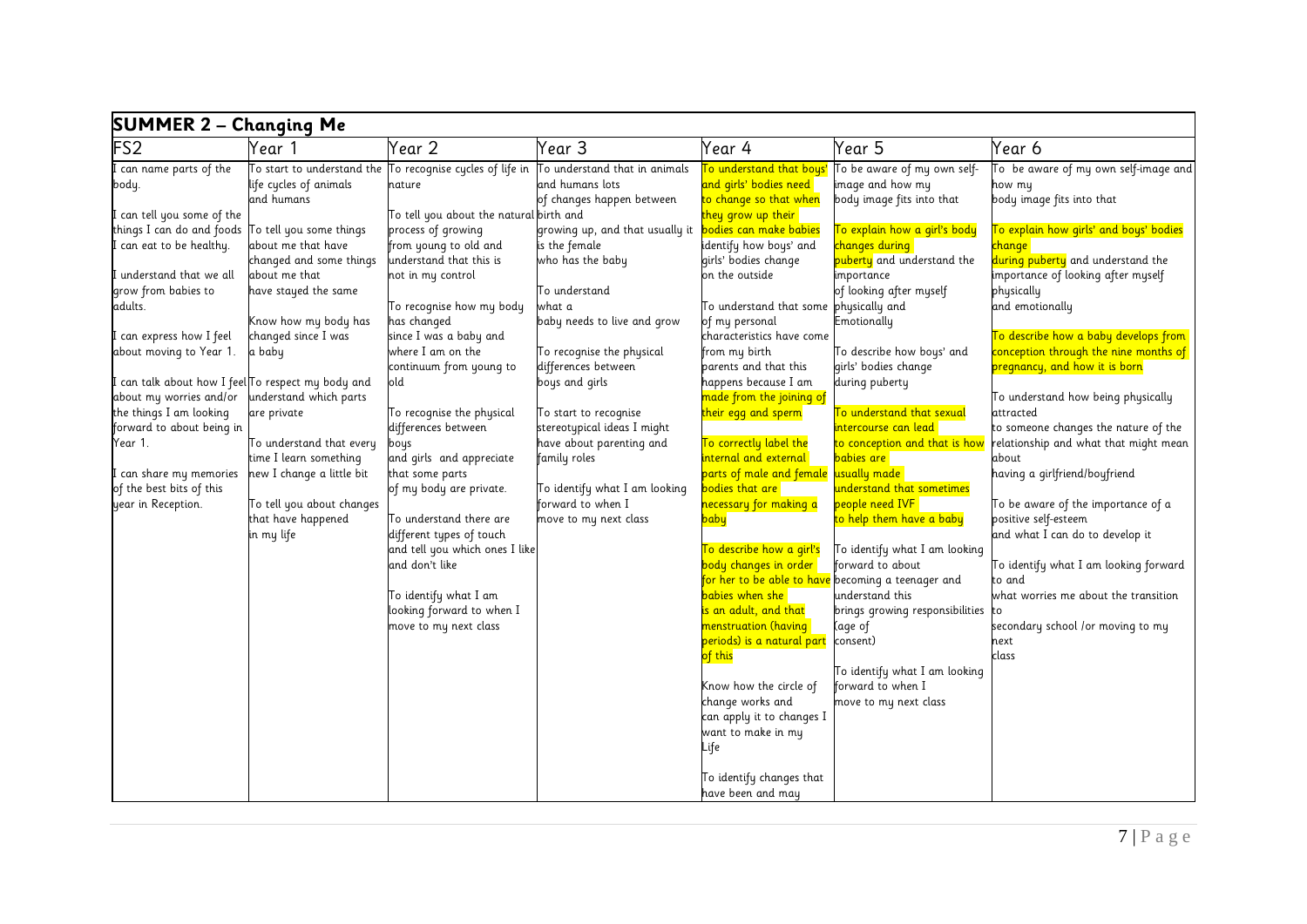|  |  | continue to be outside of<br>my control that I<br>learnt to accept      |  |
|--|--|-------------------------------------------------------------------------|--|
|  |  | To identify what I am<br>looking forward to when<br>move to a new class |  |

Please note that the units in the Changing Me progression plan that are highlighted are areas in the PSHE jigsaw scheme which cover Sex Education. **These are the areas and lessons that parents have the right to withdraw from.**

#### **Changing Me unit - further information**

Each year group will be taught appropriate to their age and developmental stage, building on the previous years' learning. Please note: at no point will a child be taught something that is inappropriate; and if a question from a child arises and the teacher feels it would be inappropriate to answer, (for example, because of its mature or explicit nature), the child will be encouraged to ask his/her parents or carers at home. A teacher in school will deliver the lesson on Sex Education.

Ages 3-5 Growing up: how we have changed since we were babies.

Ages 5-6 Boys' and girls' bodies and that some body parts are private

Ages 6-7 Boys' and girls' bodies and that some body parts are private and why this is.

Ages 7-8 How babies grow up and how boys' and girls' bodies change as they grow older. Introduction to the correct names of body parts. Ages 8-9 Internal and external reproductive body parts. Conception explained in simple terms. Introduction to puberty and menstruation.

Ages 9-10 Puberty for boys and girls in more detail including the social and emotional aspects of becoming an adolescent. Conception explained in simple biological terms.

Ages 10-11 Puberty for boys and girls revisited. Understanding conception to the birth of a baby. Becoming a teenager. All lessons are taught using correct terminology, child-friendly language and diagrams.

Correct terminology for body parts is introduced in Year 3 to normalise this biological vocabulary and to support safeguarding. These words are not used in isolation but always in conjunction, ensuring children know these are private parts of their bodies. Puberty is introduced gradually in Year 4 because some girls may start their periods this early and it is necessary to prepare them for this, so they aren't scared or worried. Conception is introduced age-appropriately in Year 4 in the context of understanding why our bodies change during puberty. Understanding of Human Reproduction, conception and puberty is built upon in Year 5 and then puberty, conception and childbirth is age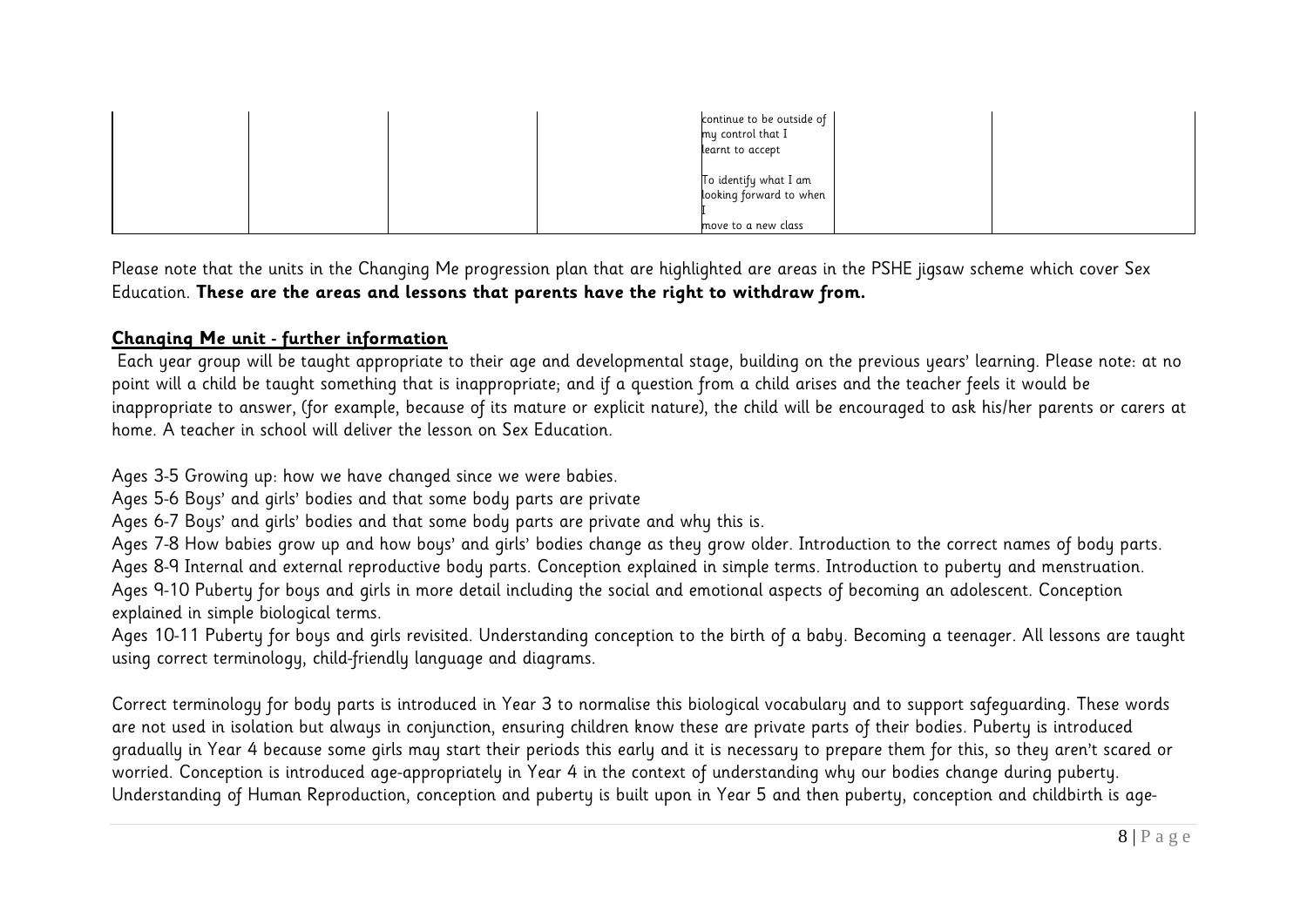appropriately covered in Year 6. Where appropriate some lessons may be delivered in more detail to groups such as menstruation so that children feel safe to ask questions.

#### **Information for Parents**

Parents should be given every opportunity to understand the purpose and content of RSHE units of learning. In light of this, parents will be informed and aware of the content of each unit via this policy which will be published on our school website. The right to withdraw, where applicable, will also be shared with parents via letters in advance of the specific RSHE units being taught, as well as the details within this policy. Prior to the teaching of the Changing Me unit, parents will be informed as to the content that their child will be taught and will also have the opportunity to view the relevant materials if they request to do so.

#### **How delivery of the content will be made accessible to all pupils**

Before the delivery of any RSHE content, the teacher will always ensure that it is appropriate for all pupils. If under some circumstances the content may not be appropriate for a child due to SEND or other circumstances, then a consultation with parents will take place and appropriate materials will be adapted.

#### **LGBT Content**

All pupils will be taught LGBT content at a timely point appropriate to the curriculum and the needs of the children. The Jigsaw scheme resources include images of many different family compositions in lessons on family relationships. It will be the teachers' responsibility to teach LGBT content as and when appropriate.

Below is the progression map for the Jigsaw unit – Relationships. Highlighted is the content where conversations with children may arise with LGBT content.

| <b>SUMMER 1 - Relationships</b>               |                                                                 |                                          |                                                       |                            |                        |                                                                                                         |  |  |
|-----------------------------------------------|-----------------------------------------------------------------|------------------------------------------|-------------------------------------------------------|----------------------------|------------------------|---------------------------------------------------------------------------------------------------------|--|--|
| FS <sub>2</sub>                               | Year                                                            | Year 2                                   | Year 3                                                | Year 4                     | Year 5                 | Year 6                                                                                                  |  |  |
| $\overline{\mathrm{To}}$ identify some of the | To identify the members                                         | <mark>To identify the different</mark>   | <mark>To identify the roles and</mark>                |                            |                        | To recognise situations which $\sf T$ o have an accurate picture $\sf T$ o know that it is important to |  |  |
| jobs they do                                  | of their family and understand that members of my family,       |                                          | responsibilities of each <b>i</b>                     | can cause                  | of who I am as a       | take care of my                                                                                         |  |  |
| in their family.                              | <mark>there are lots of different types of understand my</mark> |                                          | member of my family and can jealousy in relationships |                            | person in terms of my  | mental health                                                                                           |  |  |
|                                               | <u>families</u>                                                 | relationship with each of reflect on the |                                                       |                            | characteristics and    |                                                                                                         |  |  |
| To know how to make                           |                                                                 |                                          | them and know why it is expectations for males and    | To identify someone I love | personal qualities     | To know how to take care of my                                                                          |  |  |
| friends to                                    | To identify what being a good                                   | important to share                       | <u>females</u>                                        | and express why            |                        | mental health                                                                                           |  |  |
| stop themselves from                          | friend means to                                                 | <mark>and cooperate</mark>               |                                                       | they are special to me     | To understand that     |                                                                                                         |  |  |
| feeling lonely.                               | them                                                            |                                          | To identify and put into                              |                            | belonging to an online | To understand that there are                                                                            |  |  |
|                                               |                                                                 |                                          | practice some of the                                  |                            |                        | different stages of                                                                                     |  |  |